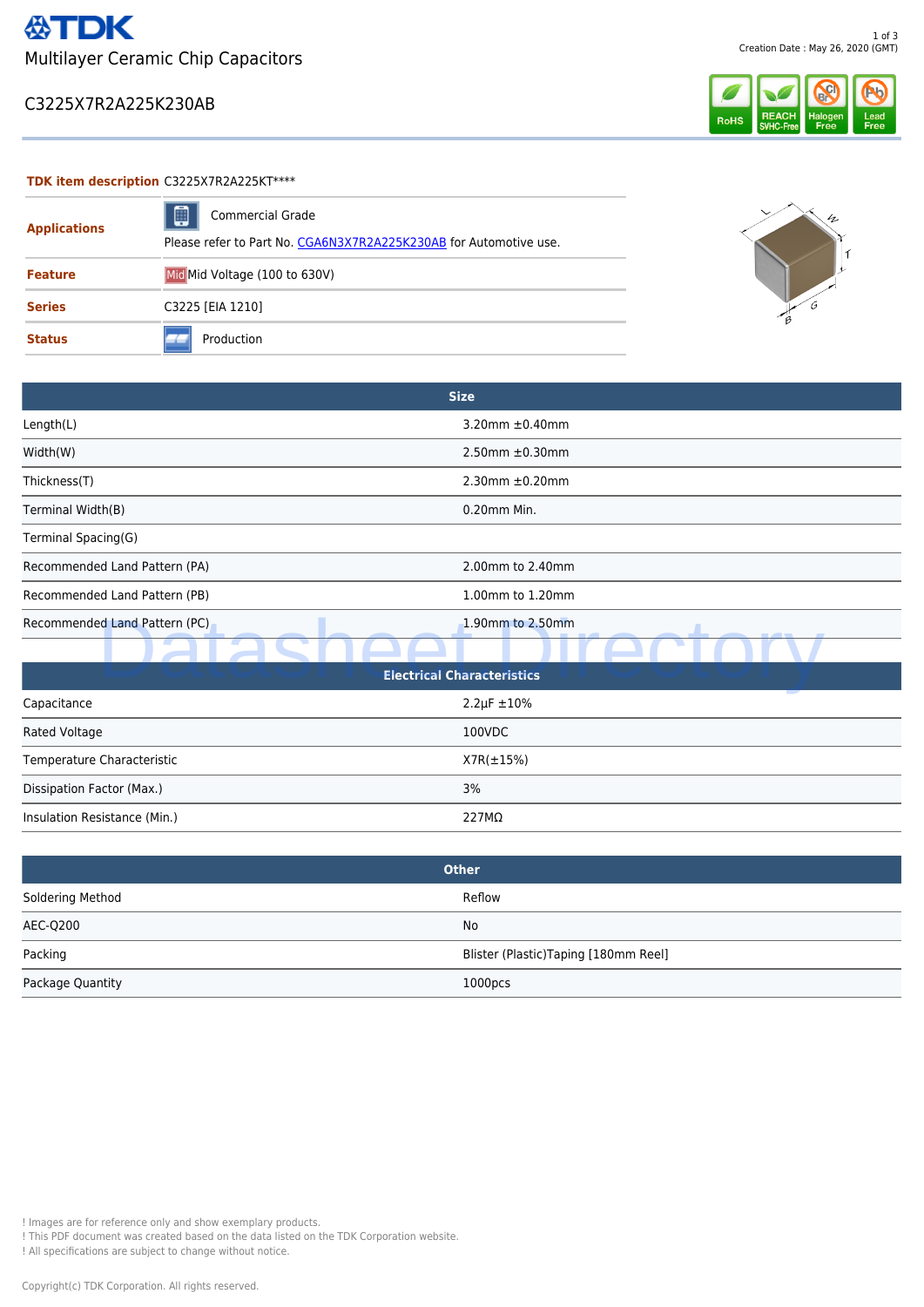## C3225X7R2A225K230AB







C3225X7R2A225K230AB

Characteristic Graphs(This is reference data, and does not guarantee the products characteristics.)











! Images are for reference only and show exemplary products.

! This PDF document was created based on the data listed on the TDK Corporation website.

! All specifications are subject to change without notice.